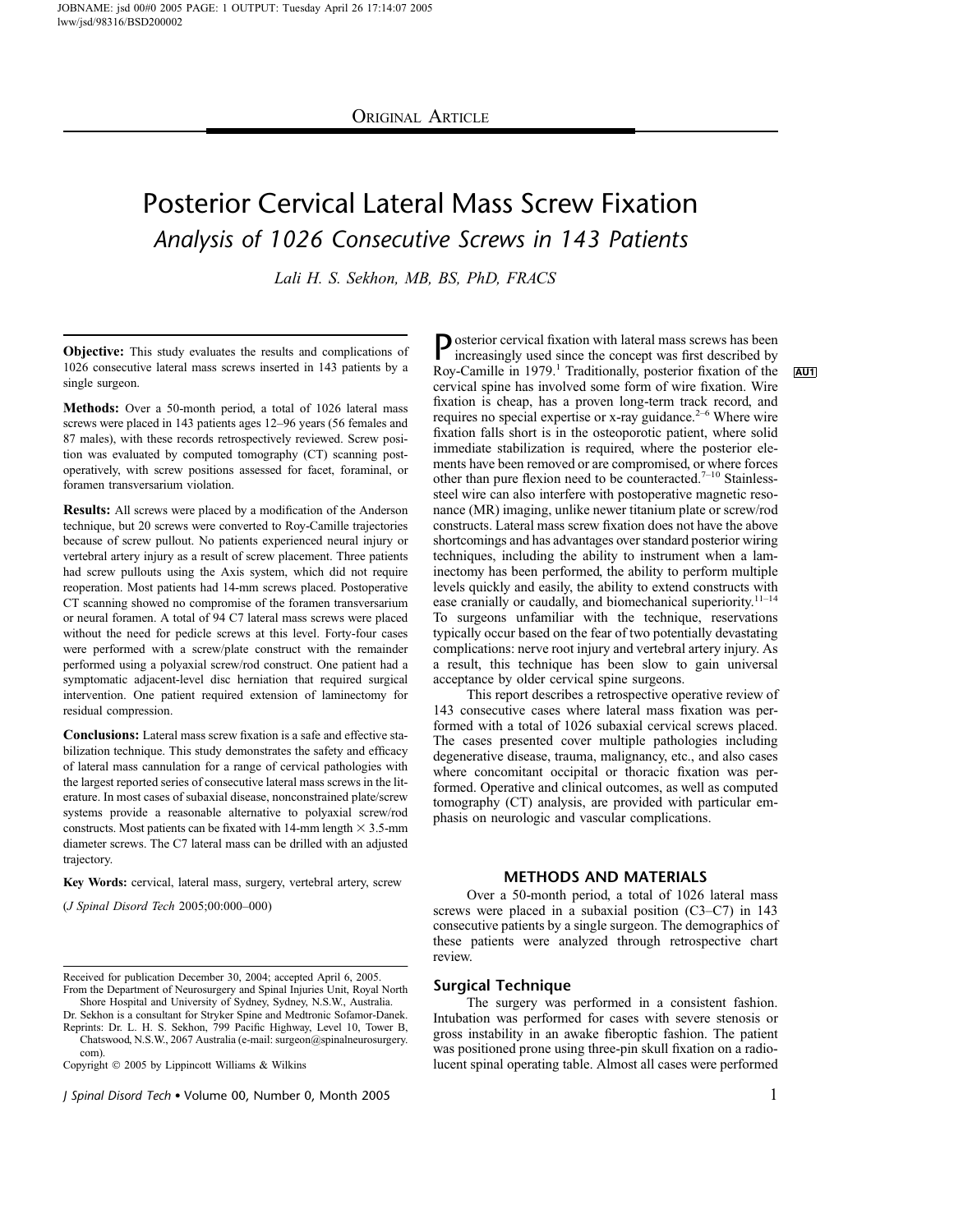with digital fluoroscopic guidance. Exposure of the lateral masses was effected in a subperiosteal fashion to the lateral margins of the facet joints. The motion segments to be fused had their facet joints decorticated. Great care was taken to protect the facet joints above and below the instrumented levels. The lateral masses were drilled and tapped prior to any decompression, if required. Screw length was decided predominantly through assessment of preoperative imaging; however, if bicortical fixation was specifically desired, the floor of the hole was palpated with the drill advanced at 2-mm intervals until anterior cortical breach occurred. Placement of instrumentation was performed after any decompression. A modified trajectory was taken for screw placement from standard trajectories.<sup>10,15,16</sup> The entry point was 1 mm medial to the midpoint of the facet joint. The screws were angulated  $20-25^\circ$  laterally and superiorly to try to attain the best purchase of the lateral mass with minimal risk of neural or vascu-F1 lar injury (Fig. 1), which is a modification of the Anderson technique. $^{11}$  At C7, lateral mass cannulation was effected through the use of a steeper trajectory to allow for the shallowness of the lateral mass, as shown in Fig. 1B (arrow). In most cases, morcellized local autograft bone from the posterior elements was placed over the decorticated lateral masses and into the appropriate facet joints prior to screw placement. The patients were monitored overnight in a high dependency unit and postoperatively were placed into an Aspen collar (Aspen Medical Products, Long Beach, CA).

# Screw Position Assessment

For assessment of screw position, a thin-slice reconstructed CT scan was performed 24 hours postoperatively to confirm adequate screw placement. All lateral mass screws were evaluated for encroachment into the foramen transversarium (graded as either 0, 0–1, or  $>1$  mm) or into the neural foramen. Any intraoperative or postoperative clinical evidence of nerve root or vertebral artery injury was also

Sekhon J Spinal Disord Tech • Volume 00, Number 0, Month 2005

evaluated by further imaging to elucidate precise etiology. Evaluation was performed by the author, but any radiologic reports that suggested foramen transversarium or neural foramen violation were not ignored and were consistent with the author's scoring.

Postoperatively patients were evaluated clinically and radiologically at 6 weeks, 3 months, 6 months, 12 months, and yearly thereafter. All myelopathic patients underwent postoperative MR scanning. No living patients were lost to followup. Follow-ups ranged from 3 months to 4 years. Emphasis for our study remained on the initial postoperative imaging as the objective of this study rather than fusion status over time.

Results are expressed as means  $\pm$  SD.

# RESULTS

The demographics of the 1026 screws per 143 patients are shown in Table 1. The majority of patients were male, with  $\boxed{11}$ an average age of 50–60 years, although patients up to 95 years were operated upon. Co-morbidities were relatively infrequently present. Only 6% of patients were workers compensation patients and only 15% smokers. Preoperative bone density studies were not found to be overly useful in planning surgical intervention and not routinely employed.

The 143 cases studied covered a wide range of pathologies. The indications included trauma (35 cases), degenerative disease (92 cases), iatrogenic instability (4 cases), rheumatoid arthritis (3 cases), malignant spinal tumor (6 cases), and benign spinal tumor (2 cases) (Fig. 2). Instrumentation was F2 performed in cases where instability was present or where wide decompression would lead to instability. A variety of different implants were used including Axis (Medtronic Sofamor-Danek, Memphis, TN) and Cervifix plates and screws (Synthes Spine, Paoli, PA) and Vertex (Medtronic Sofamor-Danek), Summit (Depuy Spine, Raynham, MA),



 $2$   $\degree$  2005 Lippincott Williams & Wilkins

FIGURE 1. Anteroposterior (A) and lateral (B) postoperative C-spine radiographs of a typical patient who underwent C3–C6 lateral mass fixation, the most common construct used for spondylotic myelopathy. The position of the screws is well demonstrated; in the lateral radiograph, the steeper trajectory required to cannulate the relatively shallow C7 lateral mass is arrowed.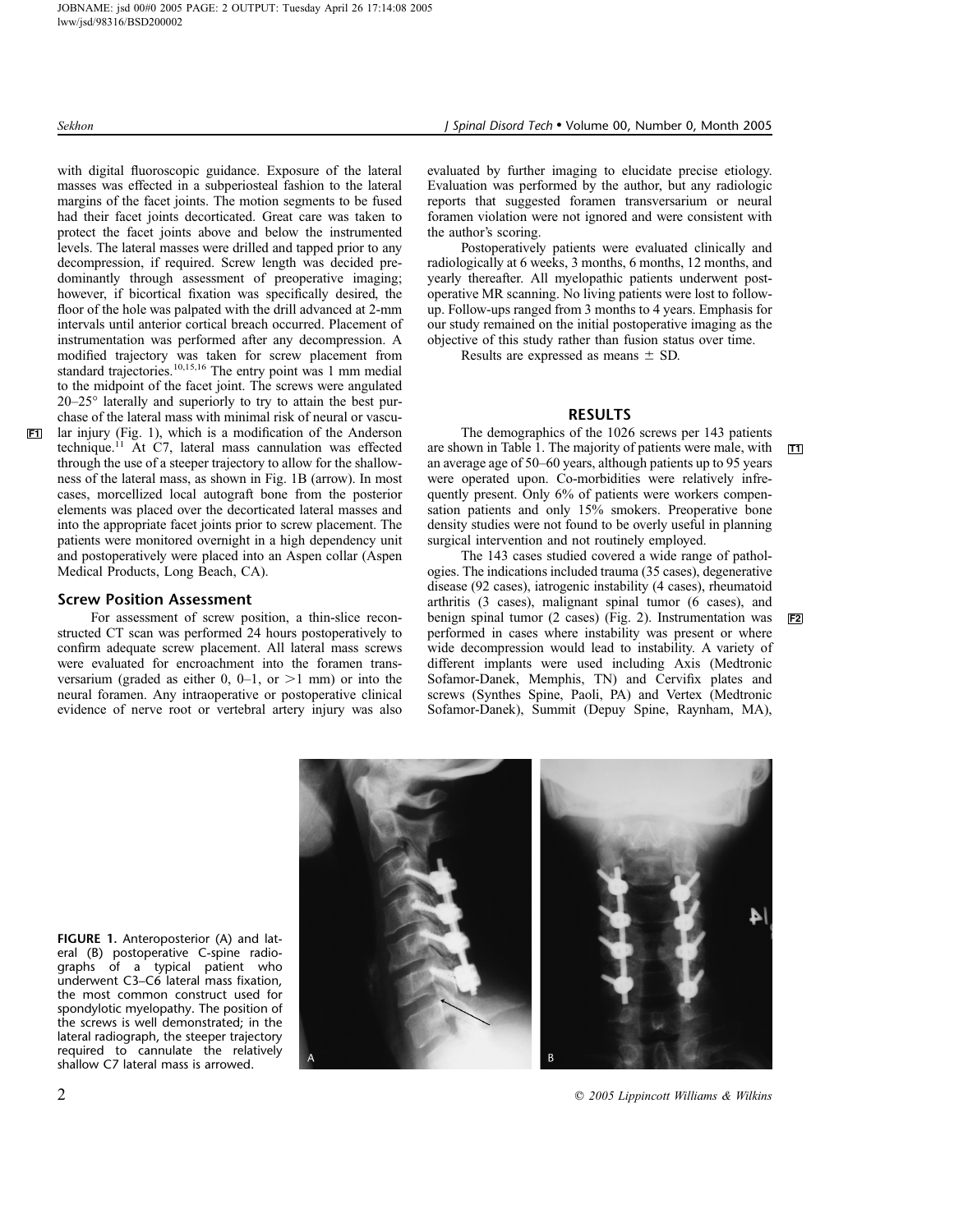# J Spinal Disord Tech Volume 00, Number 0, Month 2005 Posterior Cervical Lateral Mass Screw Fixation

| Patient Demographics $(n = 143)$              | No.                      | $\frac{0}{0}$ |
|-----------------------------------------------|--------------------------|---------------|
| Males                                         | 87                       | 60.8          |
| Females                                       | 56                       | 39.2          |
| Age $\pm$ SD (y)                              | $56.8 \pm 19.71$         |               |
| Age range                                     | $12 - 96$                |               |
| Uninsured                                     | 79                       | 55.2          |
| Insured                                       | 40                       | 28.0          |
| Veterans affairs                              | 2                        | 1.4           |
| Third party                                   | 6                        | 4.2           |
| Workers compensation                          | $\overline{c}$           | 1.4           |
| Smoking                                       | 15                       | 10.5          |
| Alcohol abuse                                 | $\overline{c}$           | 1.4           |
| Respiratory disease                           | $\overline{2}$           | 1.4           |
| <b>Diabetes</b>                               | 15                       | 10.5          |
| Rheumatoid arthritis                          | 4                        | 2.8           |
| Technique ( $n = 1026$ )                      |                          |               |
| Standard Sekhon trajectory                    | 1006                     | 98.1          |
| Rescue Roy-Camille trajectory                 | 20                       | 1.9           |
| C7 lateral mass screws                        | 94                       | 9.2           |
| C7 pedicle screws                             | $\overline{\mathcal{L}}$ | 0.4           |
| 3.5-mm screws                                 | 1018                     | 99.2          |
| 4-mm rescue screws                            | 8                        | 0.8           |
| Complications ( $n = 143$ cases, 1026 screws) |                          |               |
| Root injury secondary screws                  | $\boldsymbol{0}$         | 0.0           |
| Vertebral artery injury                       | $\theta$                 | 0.0           |
| Dural tears                                   | 3                        | 2.1           |
| Blood transfusion                             | 8                        | 5.6           |
| Superficial infection                         | $\overline{\mathcal{L}}$ | 2.8           |
| Deep infection                                | 1                        | 0.7           |
| Screw pullout (of 1026 screws)                | 6                        | 0.6           |
| Screw breakage (of 1026 screws)               | 4                        | 0.4           |
| Plate/rod breakage (patients)                 | 1                        | 0.7           |
| Deaths                                        | 4                        | 2.8           |
| C5 root injury                                | 1                        | 0.7           |
| Adjacent segment requiring surgery            | 1                        | 0.7           |
| Hematoma requiring evacuation                 | 1                        | 0.7           |
| Outcomes                                      |                          |               |
| Mean follow-up (mo)                           | 22.04                    | 13.2          |
| Range of follow-up (mo)                       | $1 - 50$                 |               |
| Instrumentation failure                       | $\overline{c}$           | 1.4           |
| Kyphosis (patients)                           | 3                        | 2.1           |
| Preop. Nurick grade (of 94 cases)             | $2.3 \pm 1.2$            |               |
| Postop. Nurick grade (of 94 cases)            | $1.01 \pm 0.5$           |               |

Oasys (Stryker Spine, Cestas, France), and Starlock (Synthes Spine) polyaxial screw/rod constructs. This spread of implants F3 is shown in Figure 3. The majority of initial experience was with plate/screw constructs prior to the introduction of polyaxial screw/rod constructs (30.8% of all cases). The polyaxial screw/rod consructs all performed equally well in the subaxial region. The majority of constructs were stand-alone subaxial constructs, although lateral mass fixation was also incorporated as part of an occipitocervical or cervicothoracic construct or as additional supplemental fixation for an anterior F4 construct (Fig. 4).

 $\degree$  2005 Lippincott Williams & Wilkins  $\degree$  3

All lateral masses between C3 and C7 were fixated. As is reflected by the proportion of cases associated with degenerative disease, 502 screws were placed into either C5 or C6 (see Fig. 6). A mean of 205.2  $\pm$  64.9 screws were placed at F6 AU2 each level with, on average, 7 screws placed per level. Intraoperatively, of the 1026 lateral mass screws placed, there was no observation of vertebral artery injury. C7 was able to be adequately drilled with a steeper trajectory (see Fig. 1) in 94 instances with only four C7 pedicle screws placed. If poor screw purchase was achieved with breakout from the lateral mass initially, conversion to a modified Roy-Camille<sup>1,16</sup> technique was effected. This was performed in 1.9% of all screws. Only eight 4-mm rescue screws were required. As a result, stripping of the screw thread was not as big an issue as lateral breakout of the lateral mass cortex.

There was no clinical evidence of vertebral artery injury. One patient experienced a persistent C5 nerve root lesion with a satisfactory postoperative CT scan showing no violation by screws of the C4–C5 neural foramen. The cause of this deficit was thought to be secondary to an overaggressive foraminotomy. The operative incidence of neurologic injury of any cause was 0.7%, but it must be emphasized that there were no screw-related neurologic injuries. There was one deep infection in an 84-year-old man undergoing an occipitocervical fusion that required debridement and regrafting, but no removal of hardware was required. Three patients experienced screw pullouts. All cases were elderly with advanced facet joint disease where cannulation of the lateral masses was technically difficult partially because of the size of the lateral masses. All were with screw/plate constructs with pullout of cranial C3 or C4 screws noted at 6 weeks. Kyphosis occurred in two patients, but no further surgery was required. A typical patient with construct failure is shown in Fig. 7. No screw F7 pullouts occurred with polyaxial screw/rod constructs. There was one plate breakage in a 26-year-old man undergoing occiptocervical fusion for an os odontodeum that occurred 2 years after surgery. This occurred with the Cervifix (Synthes Spine) occipitocervical plate, with breakage at the point of change of rod curvature between the occiput and C1. The hardware was removed without incident, and the patient did well. Of the four deaths, two were associated with malignancy and occurred some time after surgery. One patient with bilateral subaxial facet subluxations experienced a posttraumatic vertebral artery dissection and subsequent posterior fossa stroke. Despite simultaneous posterior fossa decompression and subaxial reduction and stabilization, the patient died. Finally, one patient had a massive pulmonary embolus 3 days postoperatively and eventually died. There was one clinically significant postoperative wound hematoma in a 76 year-old woman with severe myelopathy who underwent a C2–C5 laminectomy and fusion. This was evacuated 5 days postoperatively, manifest by worsening myelopathy. After evacuation, her clinical condition continued to improve. The overall complication rate was  $\langle 3\% \rangle$ .

The results of the postoperative CT scan evaluation of screw position are shown in Table 2. Significantly,  $92.4\%$  of  $\boxed{72}$ screws were bicorticate, although in 88% of cases, 14-mm screws were used, based on an estimate from the preoperative axial CT or MR scan (Fig. 8). Eight screws, typically at the  $C7$  F8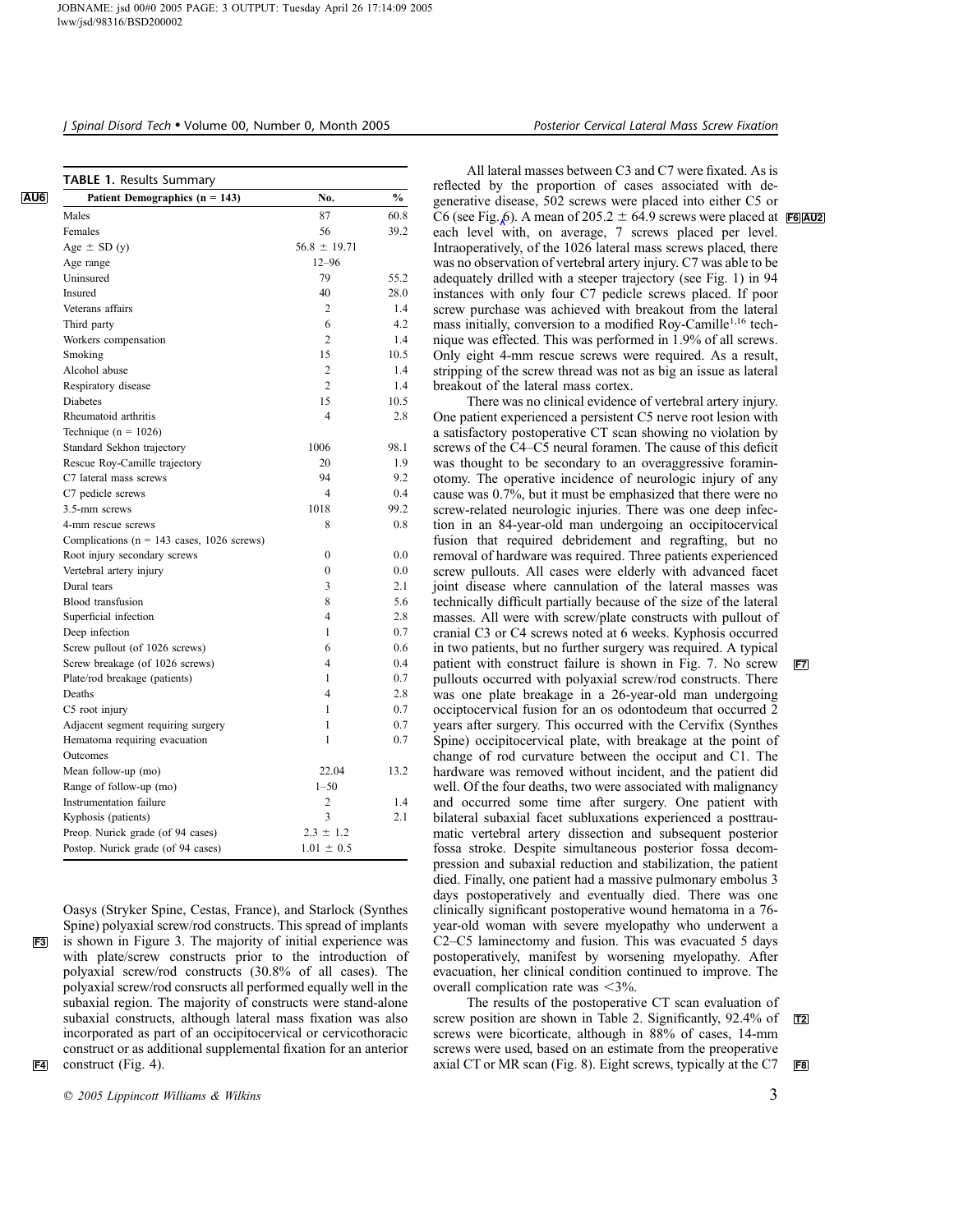

FIGURE 2. Graph showing the typical indications for lateral mass fixation. Most cases were performed for degenerative spondylotic myelopathy and then trauma.

level, had violated the inferior facet joint. Twenty screws (1.9%) breached the foramen transversarium by 0–1 mm. No screw violated the foramen transversarium by  $>1$  mm. No case entered the neural foramen or canal.

Only one patient to date has developed symptomatic adjacent-segment degeneration. In that case, a 36-year-old man underwent a C3–C6 laminectomy and fusion and 13 months later presented with an acute C7 radiculopathy secondary to an acute foraminal disc protrusion that responded well to a posterior keyhole foraminotomy. Sixteen months later, he has not developed any C6–C7 instability and remains well. One patient with severe stenosis required a delayed extension of his laminectomy by one level because of posterior drift of the spinal cord, which led to compression at a caudal spinal level that was not compressing the spinal cord prior to the initial surgery. This was uneventfully performed.



### FIGURE 3. Graph showing the various instrumentation systems used. Semiconstrained screw/plate systems such as the Axis system were used for the initial cases, with polyaxial screws used for the majority of cases. For subaxial fixation, there was little difference between the various polyaxial systems in terms of intraoperative use.

# DISCUSSION

This report shows that after placement of 1026 lateral mass screws in 143 patients of various ages and undergoing surgery for various pathologies, no screw-related injuries to the vertebral artery or nerve roots occurred. This is the largest reported series of consecutive lateral mass screws to date.

Extensive work has been done both clinically and in the laboratory on lateral mass fixation. The various trajectories have been assessed in terms of their likelihood to cause neurovascular injury. Ebraheim et al<sup>17,18</sup> have looked specifically at this in the cadaver and shown the foramen transverarium lies in line with the midpoint of the lateral mass. As a result, a laterally directed screw will likely miss the vertebral artery. Further work by Xu et al<sup>16</sup> suggested that the potential risk of nerve root violation is higher with the Magerl<sup>23</sup> and Anderson<sup>11</sup> techniques than with the  $An^{19}$  technique. Heller



FIGURE 4. Graph showing the scenarios in which lateral mass screws were used. The majority were stand-alone subaxial fixations, but extension above and below C3–C7 or in complement to an anterior construct was occasionally performed.

4 C 2005 Lippincott Williams & Wilkins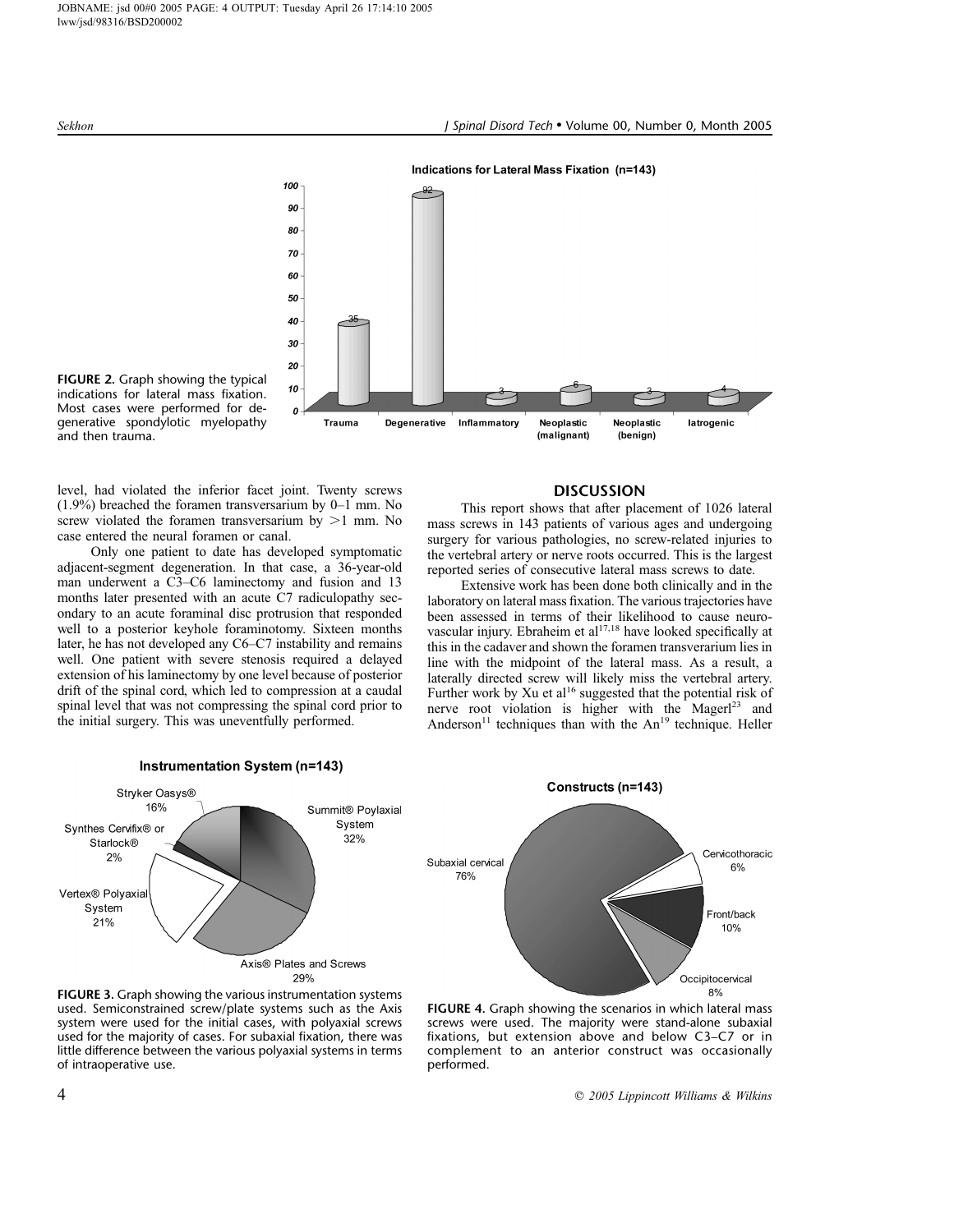# J Spinal Disord Tech • Volume 00, Number 0, Month 2005 Posterior Cervical Lateral Mass Screw Fixation

|                                          |     | $\frac{0}{0}$ |
|------------------------------------------|-----|---------------|
| Biocorticate purchase                    | 948 | 92.4          |
| Violation of facet joint                 | 8   | 0.8           |
| 0- to 1-mm foramen transversarium breach | 20  | 19            |
| $>1$ -mm foramen transversarium breach   |     | 0.0           |
| Intervertebral foramen entry             |     | 0.0           |
| Canal violation                          |     |               |

et al<sup>20,21</sup> predicted a maximum 3.6% incidence of nerve root injury using the Roy-Camille and Magerl trajectories, well above that found in this series, presumably because of the screw length used and more lateral trajectories.

Pait et al divided the lateral masses into quadrants with the upper outer quadrant being the eventual target for screw placement with the lowest risk of vertebral artery or nerve root injury.<sup>22</sup> In terms of screw trajectory, Roy-Camille et al advocated that the starting point be located in the midpoint of the lateral mass and the drill be oriented perpendicular to the posterior aspect of the cervical spine and  $10^{\circ}$  lateral.<sup>1</sup> Magerl recommended starting the drill hole 2–3 mm medial and superior to the midpoint of the lateral mass and angling  $30^{\circ}$ upward and 25° outward.<sup>23</sup> Anderson proposed that the starting point for screw insertion be 1 mm medial to the midpoint of the lateral mass and that the screw be angled 30–40° cranial and  $10^{\circ}$  lateral.<sup>11</sup> Finally, An et al<sup>19</sup> suggested angling  $15-18^{\circ}$ superiorly and  $30-33^\circ$  laterally, with a starting point 1 mm medial to the center of the lateral mass.<sup>19</sup> In this series, we found that by using Anderson's starting point and then angling  $25^{\circ}$  laterally rather than 15 $^{\circ}$ , this was an easily remembered,



FIGURE 5. Postoperative axial CT scan showing typical bicorticate fixation. Note that the foramen transversarium is not breached as a result of the obliquity of the trajectory; typically, with a 14-mm screw, bicorticate fixation is attained.

 $\degree$  2005 Lippincott Williams & Wilkins  $\degree$  5



Total Lateral Mass Screws Placed Per Level (n=1026)

FIGURE 6. Graph showing the spread of the 1026 screws analyzed in terms of their location in the subaxial spine. Not surprisingly, C5 and C6 were most frequently instrumented, in concert with the high number of degenerative myelopathies treated using this technique.

taught, and reproducible angle and reduced the risk of vertebral artery injury as well as captured the upper and outer quadrant as described by Pait et al.<sup>22</sup>

Most of the screws placed in this series were 14-mm screws. An et al have suggested a screw length of 11 mm is safe.<sup>19</sup> Roy-Camille et al recommended  $14-17$  mm.<sup>1</sup> The average vertical distance between the posterior midpoint of the lateral mass and the vertebral foramen from C3 to C6 has been found to be approximately 9–12 mm.<sup>24</sup> Consequently, 14 mm obliquely should adequately span the lateral mass. Of note in our study was that  $>90\%$  of screws were bicorticate in nature when 14-mm screws were placed. This knowledge considerably quickened the duration of procedures as incremental drilling was not routinely performed. It was evident on the postoperative CT scans that 14-mm-length screws did not pass the posterior lip of the foramen transversarium, lowering the risk of vascular injury. Heller et  $al<sup>25</sup>$  performed cadaveric studies looking at screw pullout and found that bicorticate fixation with large-diameter non-self-tapping screws had the greatest resistance to pullout. Coupled with this, Seybold et al<sup>26</sup> have suggested that 14-mm screws are equal to bicorticate screws in terms of pullout strength when tested in cadaveric spines, a finding that would be in agreement with our technique. It seems in most cases that 14-mm screws achieve bicorticate fixation and using non-self-tapping screws improves screw pullout.

The low failure rate of the lateral mass screws with low complication rate suggests more dangerous techniques such as cervical pedicle screws<sup>27–29</sup> are for the most part not required to attain adequate fixation. Of note in this series is that in most cases, the C7 lateral mass could be drilled with a steeper trajectory with no need for a C7 pedicle screw.

The screw pullouts occurred only in patients who underwent screw/plate constructs as opposed to the newer polyaxial screw/rod construct. The former constructs are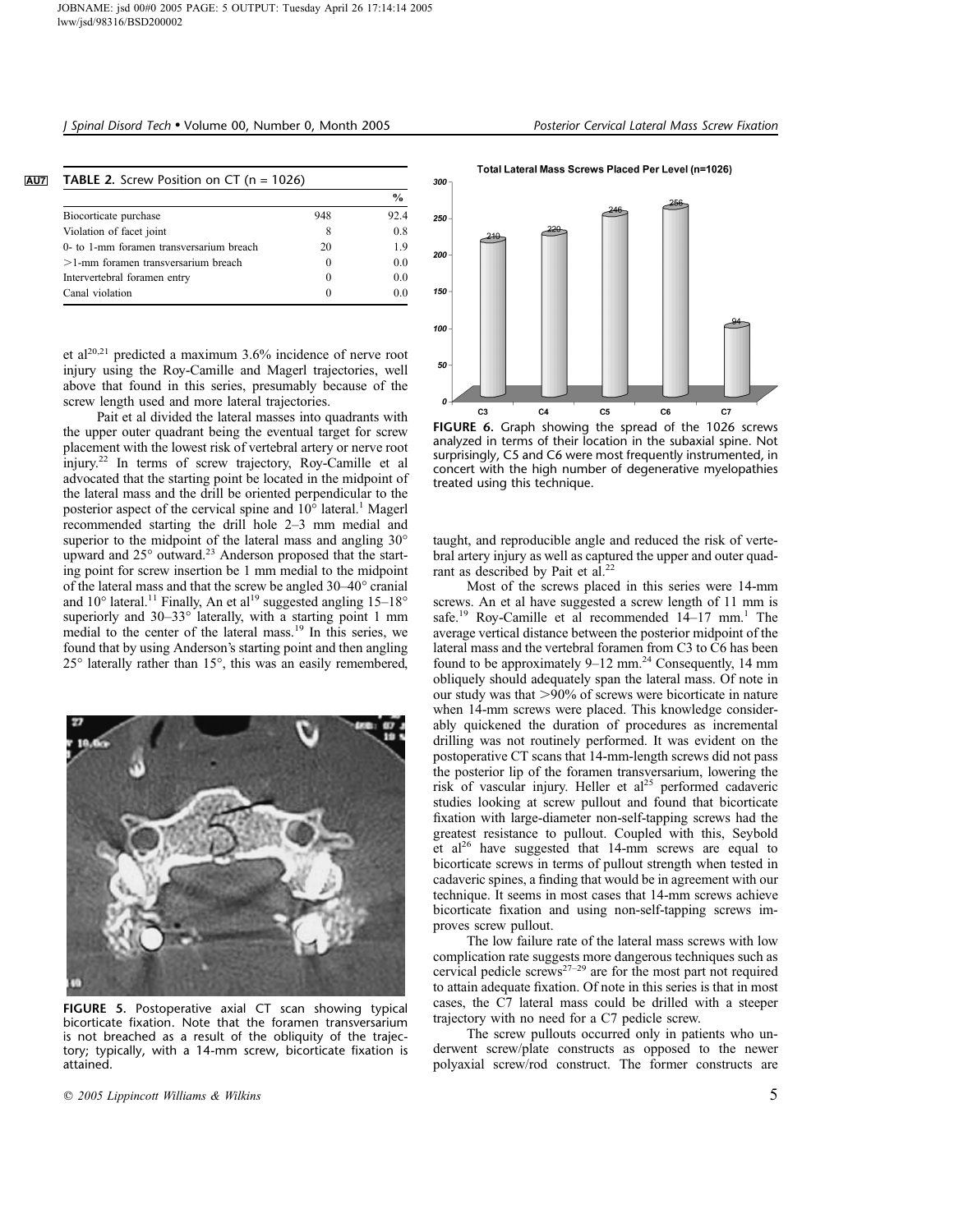FIGURE 7. Flexion (A) and extension (B) lateral cervical spine radiographs from one of two patients who experienced screw pullout of cranial screws in a screw/plate construct that led to focal kyphosis but with no movement on dynamic imaging. No revision surgery was performed in this case. All pullouts occurred in osteoporotic upper cervical subaxial lateral masses, but no screw pullouts occurred with the polyaxial screw systems. An option to prevent this may have been to take the construct up to C2 at the time of initial surgery, but this would sacrifice another motion segment.



semiconstrained; that is, the backout of one screw may not lead to failure of the construct. A cross-link can also not be placed on these. The more constrained polyaxial screw/rod systems inherently prevent screw backout unless complete failure of the instrumentation scaffold occurs, a situation not clinically seen. In most cases, the variable polyaxiality of the screw systems was not as crucial as a fixation between C2–C3 or C7– T1. As a result, for most cases, a screw/plate construct would have sufficed, an issue of some importance, given the large cost difference between the older and new systems.

# **CONCLUSION**

Lateral mass fixation is a safe and reliable method of posterior stabilization suitable for a wide range of pathologies. In most cases,  $14 \times 3.5$ –mm screws can be used. The risk of vertebral artery or nerve root injury should approach zero.



FIGURE 8. Graph showing typical screw lengths used for lateral mass fixation. In almost all patients, 14-mm screws were adequate; 16- and 18-mm screws were typically used in males with traumatic injuries, and longer screws were typically not fully seated with their heads flush with the bony surface of the lateral mass to allow for easier rod contouring on long constructs.



### **REFERENCES**

- 1. Roy-Camille R, Gaillant G, Bertreaux D. Early management of spinal injuries. In: McKibben B, ed. Recent Advances in Orthopedics. Edinburgh: Churchill-Livingstone; 1979:57–87.
- 2. An HS, Coppes MA. Posterior cervical fixation for fracture and degenerative disc disease. *Clin Orthop.* 1997; $X:101-111$ .
- 3. Branch CL Jr, Kelly DL Jr, Davis CH Jr, et al. Fixation of fractures of the lower cervical spine using methylmethacrylate and wire: Technique and results in 99 patients. Neurosurgery. 1989;25:503–512.
- 4. Crockard A. Evaluation of spinal laminar fixation by a new, flexible stainless steel cable (Sofwire): Early results. Neurosurgery. 1994;35:892– 898.
- 5. Geisler FH, Mirvis SE, Zrebeet H, et al. Titanium wire internal fixation for stabilization of injury of the cervical spine: Clinical results and postoperative magnetic resonance imaging of the spinal cord. Neurosurgery. 1989;25:356–362.
- 6. Mirvis SE, Geisler F, Joslyn JN, et al. Use of titanium wire in cervical spine fixation as a means to reduce MR artifacts. AJNR Am J Neuroradiol. 1988;9:1229–1231.
- 7. Deen HG, Birch BD, Wharen RE, et al. Lateral mass screw-rod fixation of the cervical spine: A prospective clinical series with 1-year follow-up. Spine J. 2003;3:489–495.
- 8. Graham AW, Swank ML, Kinard RE, et al. Posterior cervical arthrodesis and stabilization with a lateral mass plate. Clinical and computed tomographic evaluation of lateral mass screw placement and associated complications. Spine. 1996;21:323–329.
- 9. Horgan MA, Kellogg JX, Chesnut RM. Posterior cervical arthrodesis and stabilization: an early report using a novel lateral mass screw and rod technique. Neurosurgery. 1999;44:1267–1271.
- 10. Muffoletto AJ, Hadjipavlou AG, Jensen RE, et al. Techniques and pitfalls of cervical lateral mass plate fixation. Am J Orthop. 2000;29:897– 903.
- 11. Anderson PA, Henley MB, Grady MS, et al. Posterior cervical arthrodesis with AO reconstruction plates and bone graft. Spine. 1991;16:S72–S79.
- 12. Errico T, Uhl R, Cooper P, et al. Pullout strength comparison of two methods of orienting screw insertion in the lateral masses of the bovine cervical spine. J Spinal Disord. 1992;5:459–463.
- 13. Shapiro S, Snyder W, Kaufman K, et al. Outcome of 51 cases of unilateral locked cervical facets: Interspinous braided cable for lateral mass plate fusion compared with interspinous wire and facet wiring with iliac crest. J Neurosurg. 1999;91:19–24.
- 14. Ulrich C, Arand M, Nothwang J. Internal fixation on the lower cervical spine—Biomechanics and clinical practice of procedures and implants. Eur Spine J. 2001;10:88–100.
- 15. Xu R, Ebraheim NA, Klausner T, et al. Modified Magerl technique of lateral mass screw placement in the lower cervical spine: An anatomic study. J Spinal Disord. 1998;11:237–240.
- 16. Xu R, Haman SP, Ebraheim NA, et al. The anatomic relation of lateral mass screws to the spinal nerves. A comparison of the Magerl, Anderson, and An techniques. Spine. 1999;24:2057–2061.

 $\degree$  6  $\degree$  2005 Lippincott Williams & Wilkins